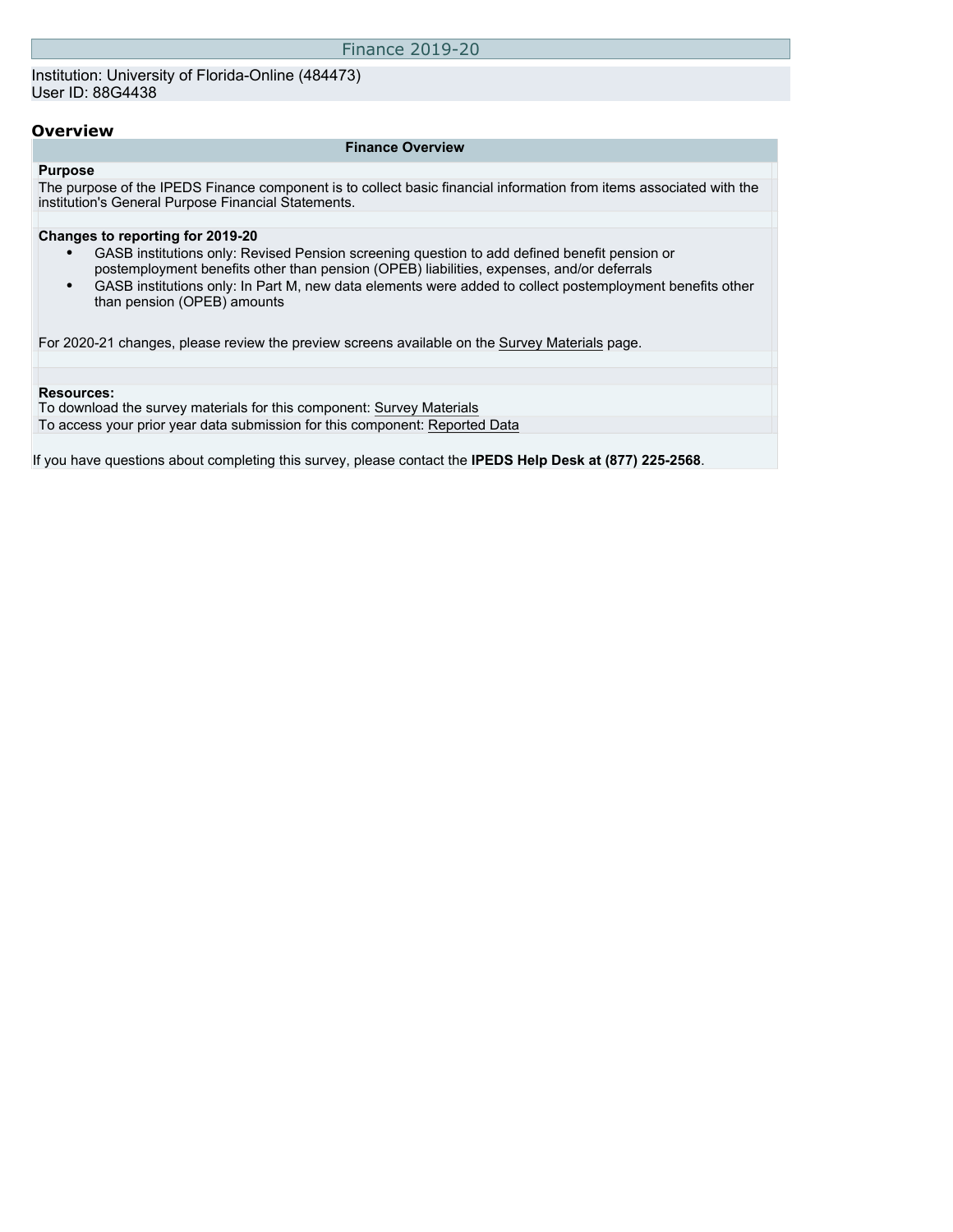### **Finance - Public Institutions' Reporting Standard**

**Reporting Standard Please indicate which reporting standards are used to prepare your financial statements:**

GASB (Governmental Accounting Standards Board), using standards of GASB 34 & 35

FASB (Financial Accounting Standards Board)

**Please consult your business officer for the correct response before saving this screen.** Your response to this question will determine the forms you will receive for reporting finance data.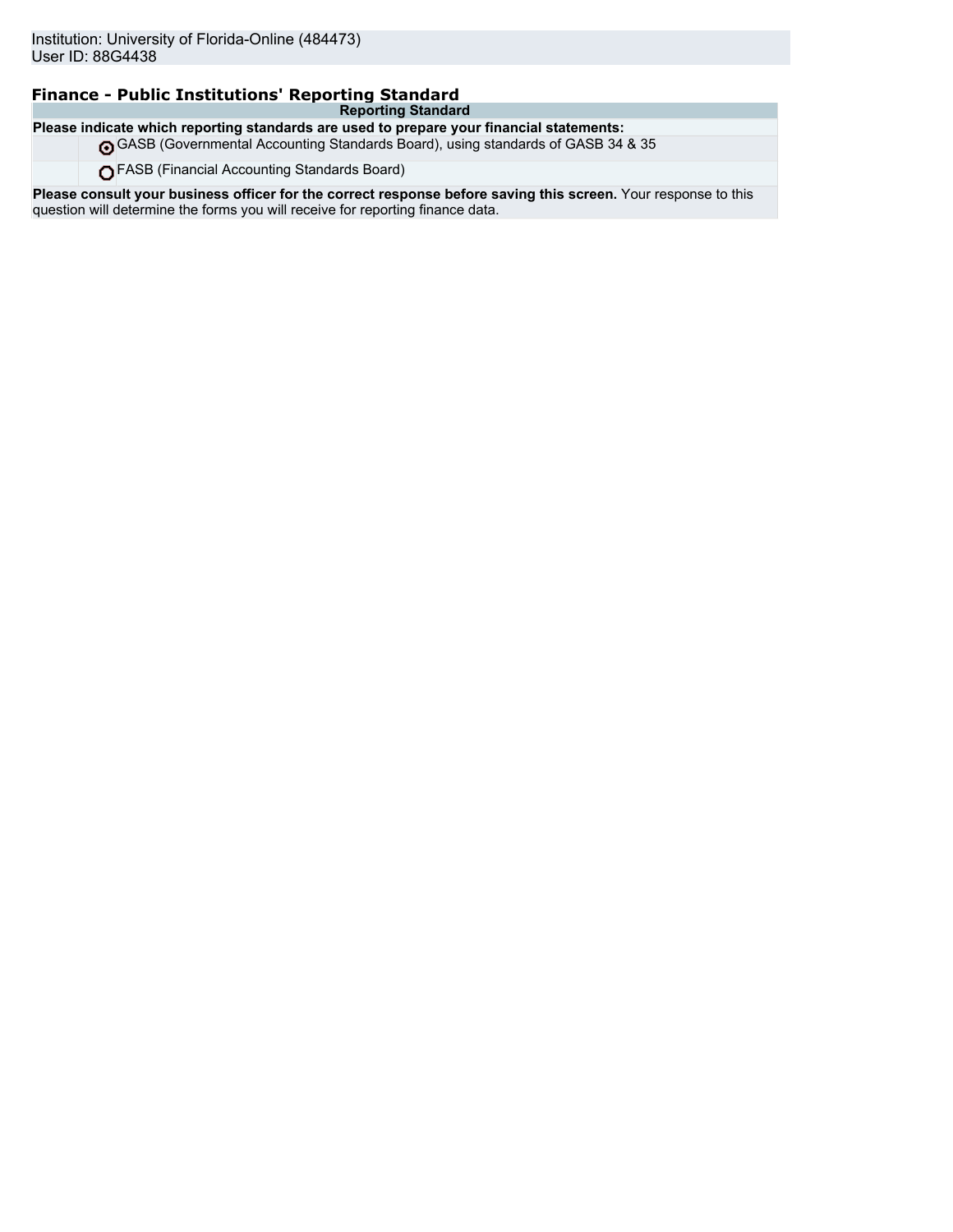ı

# **Finance - Public Institutions Using GASB Standards**

|  | <b>General Information</b> |  |  |
|--|----------------------------|--|--|
|  |                            |  |  |

|                                                                                                                                                                                                                                                                                            | General information<br><b>GASB-Reporting Institutions (aligned form)</b> |                                                                  |            |
|--------------------------------------------------------------------------------------------------------------------------------------------------------------------------------------------------------------------------------------------------------------------------------------------|--------------------------------------------------------------------------|------------------------------------------------------------------|------------|
| To the extent possible, the finance data requested in this report should be provided from your institution's audited<br>General Purpose Financial Statements (GPFS). Please refer to the instructions specific to each screen of the survey for                                            |                                                                          |                                                                  |            |
| details and references.<br>1. Fiscal Year Calendar                                                                                                                                                                                                                                         |                                                                          |                                                                  |            |
| This report covers financial activities for the 12-month fiscal year: (The fiscal year reported should be the most                                                                                                                                                                         |                                                                          |                                                                  |            |
| recent fiscal year ending before October 1, 2019.)                                                                                                                                                                                                                                         |                                                                          |                                                                  |            |
| Beginning: month/year (MMYYYY)                                                                                                                                                                                                                                                             |                                                                          | Month: 7                                                         | Year: 2018 |
| And ending: month/year (MMYYYY)                                                                                                                                                                                                                                                            |                                                                          | Month: 6                                                         | Year: 2019 |
| 2. Audit Opinion                                                                                                                                                                                                                                                                           |                                                                          |                                                                  |            |
| Did your institution receive an unqualified opinion on its General Purpose Financial Statements from your auditor for the<br>fiscal year noted above? (If your institution is audited only in combination with another entity, answer this question based<br>on the audit of that entity.) |                                                                          |                                                                  |            |
| O Unqualified                                                                                                                                                                                                                                                                              | O Qualified<br>(Explain in<br>box below)                                 | Don't know OR in progress $\bigcap$<br>(Explain in<br>box below) |            |
| 3. Reporting Model<br>GASB Statement No. 34 offers three alternative reporting models for special-purpose governments like colleges and<br>universities. Which model is used by your institution?                                                                                          |                                                                          |                                                                  |            |
| Business-type activities                                                                                                                                                                                                                                                                   |                                                                          |                                                                  |            |
| Governmental Activities                                                                                                                                                                                                                                                                    |                                                                          |                                                                  |            |
| Governmental Activities with Business-Type Activities                                                                                                                                                                                                                                      |                                                                          |                                                                  |            |
| 4. Intercollegiate Athletics<br>If your institution participates in intercollegiate athletics, are the expenses accounted for as auxiliary enterprises or<br>treated as student services?                                                                                                  |                                                                          |                                                                  |            |
| Auxiliary enterprises                                                                                                                                                                                                                                                                      |                                                                          |                                                                  |            |
| Student services                                                                                                                                                                                                                                                                           |                                                                          |                                                                  |            |
| Does not participate in intercollegiate athletics                                                                                                                                                                                                                                          |                                                                          |                                                                  |            |
| Other (specify in box below)                                                                                                                                                                                                                                                               |                                                                          |                                                                  |            |
| <b>5. Endowment Assets</b><br>Does this institution or any of its foundations or other affiliated organizations own endowment assets ?                                                                                                                                                     |                                                                          |                                                                  |            |
| $\odot$ No                                                                                                                                                                                                                                                                                 |                                                                          |                                                                  |            |
| $\bigcap$ Yes - (report endowment assets)                                                                                                                                                                                                                                                  |                                                                          |                                                                  |            |
| 6. Pension and Postemployment Benefits Other than Pension (OPEB)<br>Does your institution include defined benefit pension or postemployment benefits other than pension (OPEB) liabilities,<br>expenses, and/or deferrals in its General Purpose Financial Statements?                     |                                                                          |                                                                  |            |
| ⊕™                                                                                                                                                                                                                                                                                         |                                                                          |                                                                  |            |
| $O2$ Yes                                                                                                                                                                                                                                                                                   |                                                                          |                                                                  |            |
|                                                                                                                                                                                                                                                                                            |                                                                          |                                                                  |            |
| You may use the space below to provide context for the data you've reported above.                                                                                                                                                                                                         |                                                                          |                                                                  |            |
|                                                                                                                                                                                                                                                                                            |                                                                          |                                                                  |            |
|                                                                                                                                                                                                                                                                                            |                                                                          |                                                                  |            |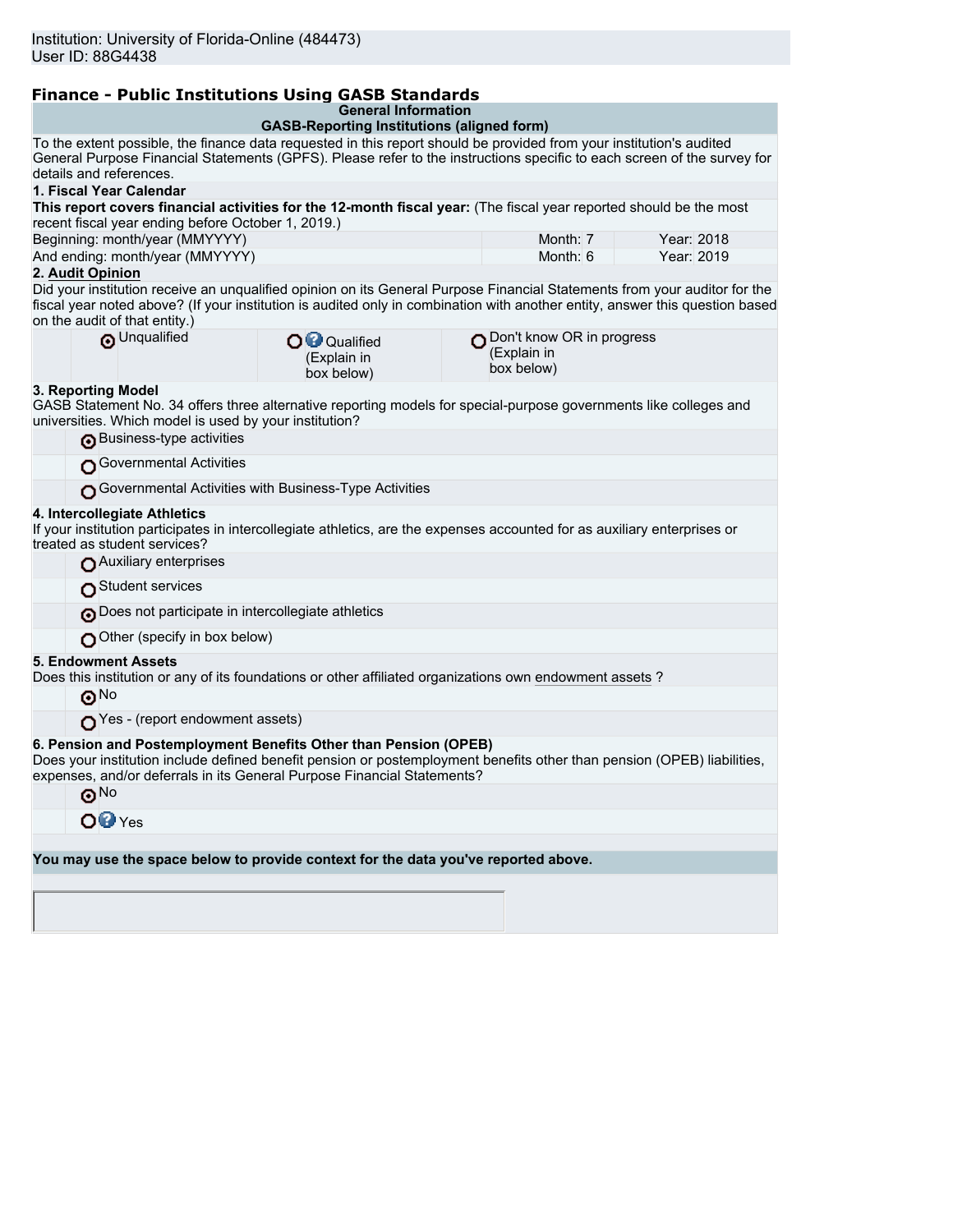#### **Part A - Statement of Net Position Page 1**

#### **Fiscal Year: July 1, 2018 - June 30, 2019**

**If your institution is a parent institution then the amounts reported in Parts A and D should include ALL of your child institutions**

| Line no. |                                                                  | Current year amount | Prior year amount |
|----------|------------------------------------------------------------------|---------------------|-------------------|
|          | <b>Assets</b>                                                    |                     |                   |
| 01       | <b>Total current assets</b>                                      | 10,273,000          | 8,778,000         |
|          |                                                                  |                     |                   |
| 31       | Depreciable capital assets, net of depreciation                  | 0                   |                   |
| 04       | Other noncurrent assets<br>CV=[A05-A31]                          | 0                   |                   |
| 05       | Total noncurrent assets                                          | $\mathbf 0$         | 0                 |
|          |                                                                  |                     |                   |
| 06       | <b>Total assets</b><br>CV=(A01+A05)                              | 10,273,000          | 8,778,000         |
| 19       | Deferred outflows of resources                                   | 0                   | 0                 |
|          |                                                                  |                     |                   |
|          | <b>Liabilities</b>                                               |                     |                   |
| 07       | Long-term debt, current portion                                  | $\Omega$            |                   |
| 08       | Other current liabilities<br>CV=(A09-A07)                        | 652,000             | 457,000           |
| 09       | <b>Total current liabilities</b>                                 | 652,000             | 457,000           |
|          |                                                                  |                     |                   |
| 10       | Long-term debt                                                   | 0                   |                   |
| 11       | Other noncurrent liabilities<br>CV=(A12-A10)                     | $\Omega$            |                   |
| 12       | <b>Total noncurrent liabilities</b>                              | $\mathbf 0$         | 0                 |
|          |                                                                  |                     |                   |
| 13       | <b>Total liabilities</b><br>CV=(A09+A12)                         | 652,000             | 457,000           |
| 20       | Deferred inflows of resources                                    | 0                   | 0                 |
|          |                                                                  |                     |                   |
|          | <b>Net Position</b>                                              |                     |                   |
| 14       | Invested in capital assets, net of related debt                  | 0                   |                   |
| 15       | Restricted-expendable                                            | 0                   |                   |
| 16       | Restricted-nonexpendable                                         |                     |                   |
| 17       | Unrestricted<br>$CV=[A18-(A14+A15+A16)]$                         | 9,621,000           | 8,321,000         |
| 18       | <b>Net position</b><br>$\overline{CV}$ = [(A06+A19) - (A13+A20)] | 9,621,000           | 8,321,000         |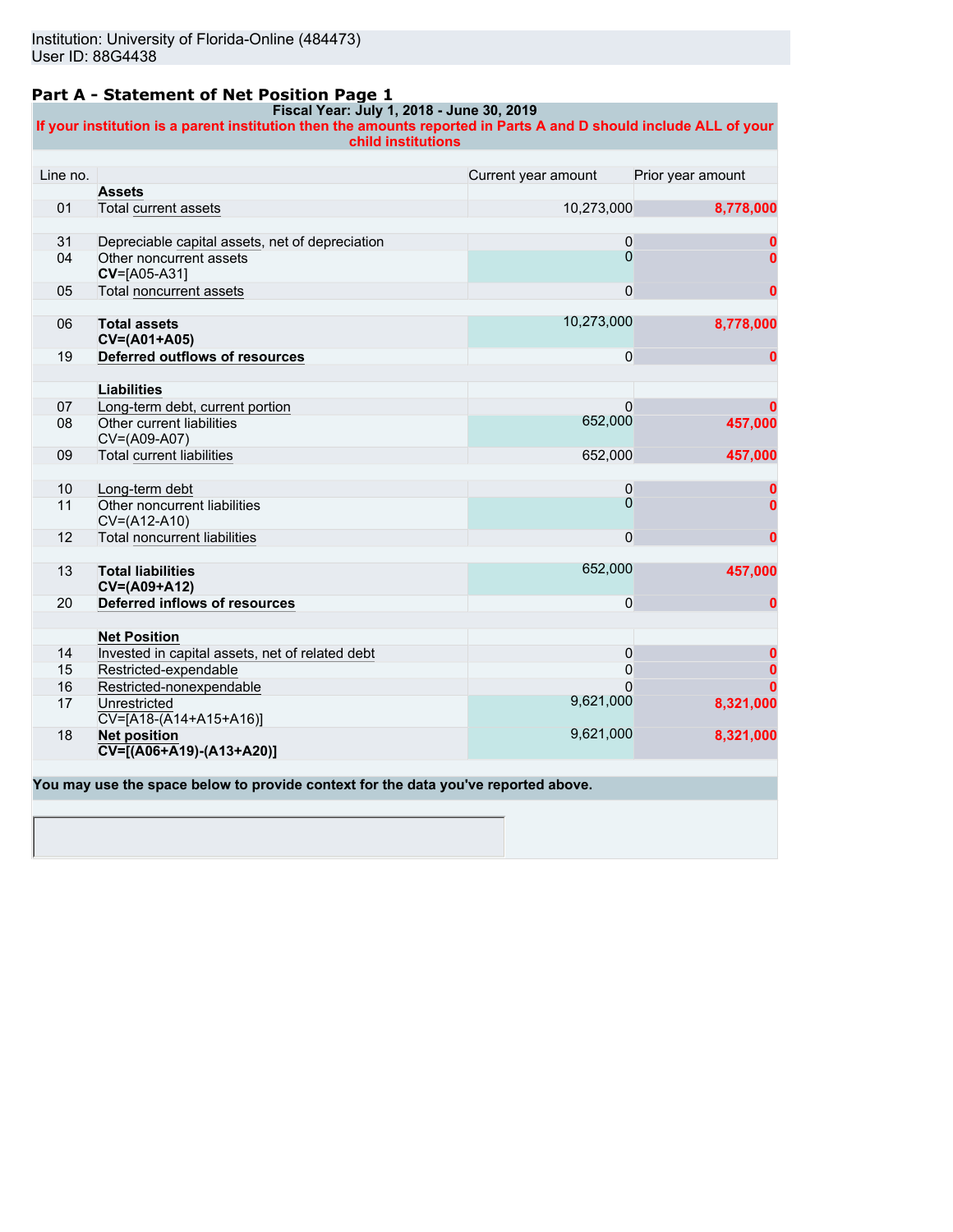### **Part A - Statement of Net Position Page 2**

**Fiscal Year: July 1, 2018 - June 30, 2019**

|    | Line No. Description                                                  | Ending balance    | Prior year<br>Ending balance |
|----|-----------------------------------------------------------------------|-------------------|------------------------------|
|    | <b>Capital Assets</b>                                                 |                   |                              |
|    |                                                                       |                   |                              |
| 21 | Land and land improvements                                            | 0                 | 0                            |
| 22 | Infrastructure                                                        |                   |                              |
| 23 | <b>Buildings</b>                                                      | 0                 |                              |
| 32 | Equipment, including art and library collections                      | 0                 |                              |
| 27 | Construction in progress                                              | 0                 |                              |
|    | <b>Total for Plant, Property and Equipment</b><br>$CV = (A21 +  A27)$ | $\mathbf{\Phi}$ o | 0                            |
| 28 | Accumulated depreciation                                              | $\mathbf{\Phi}$ o | 0                            |
| 33 | Intangible assets, net of accumulated amortization                    | 0                 | 0                            |
| 34 | Other capital assets                                                  | 0                 | 0                            |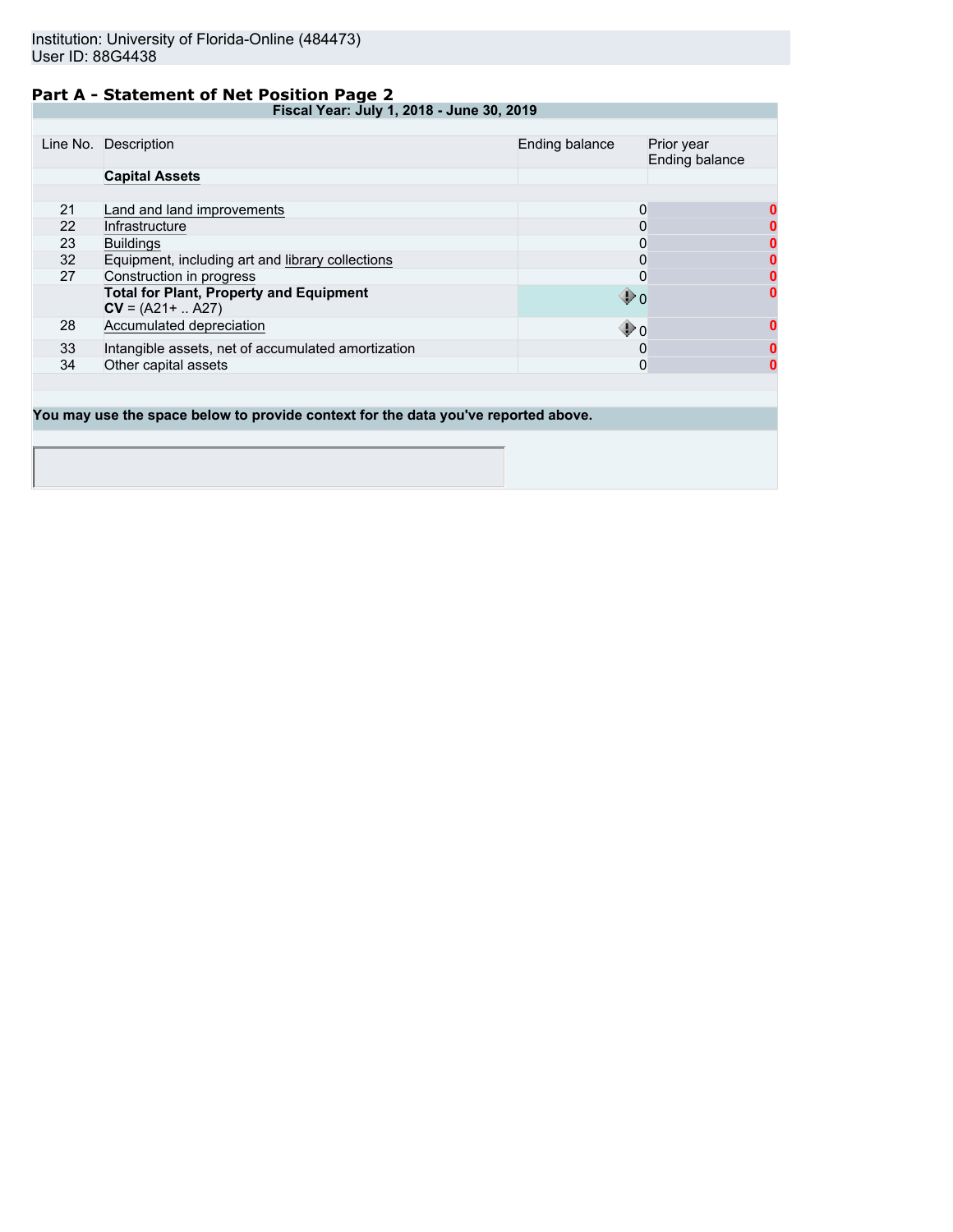### **Part D - Summary of Changes In Net Position**

**Fiscal Year: July 1, 2018 - June 30, 2019 If your institution is a parent institution then the amounts reported in Parts A and D should include ALL of your child institutions**

| Line<br>No. | Description                                                                                                | Current year<br>amount | Prior year<br>amount |
|-------------|------------------------------------------------------------------------------------------------------------|------------------------|----------------------|
| 01          | Total revenues and other additions for this institution <b>AND all of its child</b><br><b>institutions</b> | 16.640.000             | 15,542,000           |
|             |                                                                                                            |                        |                      |
| 02          | Total expenses and deductions for this institution <b>AND all of its child</b><br><b>institutions</b>      | 15,340,000             | 13,743,000           |
|             |                                                                                                            |                        |                      |
| 03          | Change in net position during year<br>$CV=(D01-D02)$                                                       | 1,300,000              | 1,799,000            |
| 04          | Net position beginning of year for this institution <b>AND all of its child</b><br>institutions            | 8,321,000              | 6,522,000            |
| 05          | Adjustments to beginning net position and other gains or losses<br>$CV = [D06-(D03+D04)]$                  | O                      | 0                    |
| 06          | Net position end of year for this institution AND all of its child institutions<br>(from A18)              | 9,621,000              | 8,321,000            |
|             |                                                                                                            |                        |                      |
|             | You may use the space below to provide context for the data you've reported above.                         |                        |                      |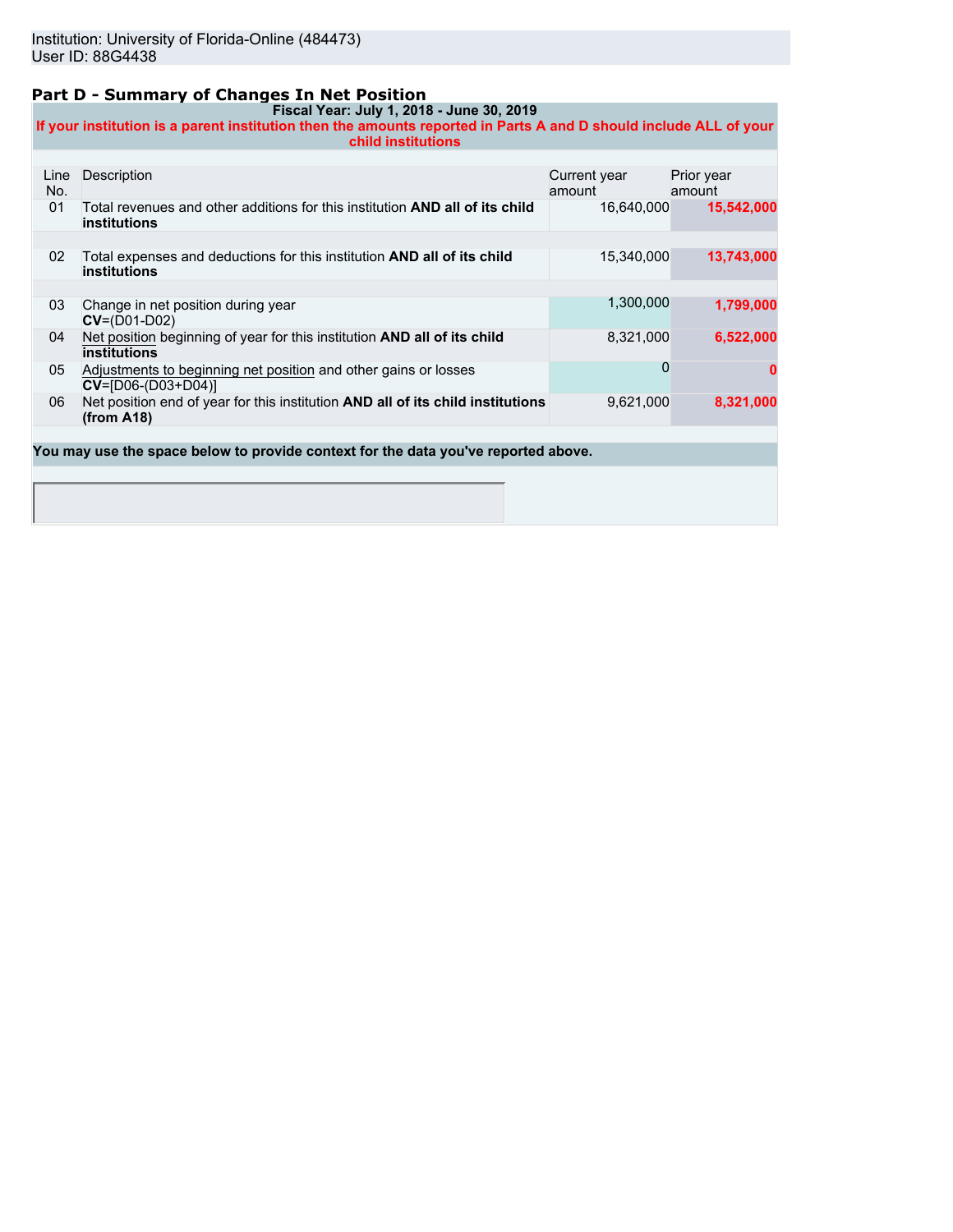### **Part E - Scholarships and Fellowships**

**Line No.**

**CV**=(E08+E09)

**expense section.**

discounts and allowances

11 Net scholarships and fellowships expenses after deducting

**CV**= (E07-E10) **This amount will be carried forward to C10 of the**

**You may use the space below to provide context for the data you've reported above.**

|              | Fiscal Year: July 1, 2018 - June 30, 2019<br>Do not report Federal Direct Student Loans (FDSL) anywhere in this section. |                               |                             |
|--------------|--------------------------------------------------------------------------------------------------------------------------|-------------------------------|-----------------------------|
|              |                                                                                                                          |                               |                             |
| Line.<br>No. | <b>Scholarships and Fellowships</b>                                                                                      | <b>Current year</b><br>amount | <b>Prior year</b><br>amount |
| 01           | Pell grants (federal)                                                                                                    | 4,329,000                     | 4,547,000                   |
| 02           | Other federal grants (Do NOT include FDSL amounts)                                                                       |                               | 0                           |
| 03           | Grants by state government                                                                                               | 4,665,000                     | 3,487,000                   |
| 04           | Grants by local government                                                                                               |                               | 0                           |
| 05           | Institutional grants from restricted resources                                                                           | 773,000                       | 1,366,000                   |
| 06           | Institutional grants from unrestricted resources<br>$CV=[E07-(E01++E05)]$                                                |                               | o                           |
| 07           | Total revenue that funds scholarships and fellowships                                                                    | 9,767,000                     | 9,400,000                   |
|              |                                                                                                                          |                               |                             |
|              | Discounts and Allowances                                                                                                 |                               |                             |
| 08           | Discounts and allowances applied to tuition and fees                                                                     | 9,767,000                     | 9,400,000                   |
| 09           | Discounts and allowances applied to sales and services of<br>auxiliary enterprises                                       |                               | 0                           |
| 10           | Total discounts and allowances                                                                                           | 9,767,000                     | 9,400,000                   |

0 **0**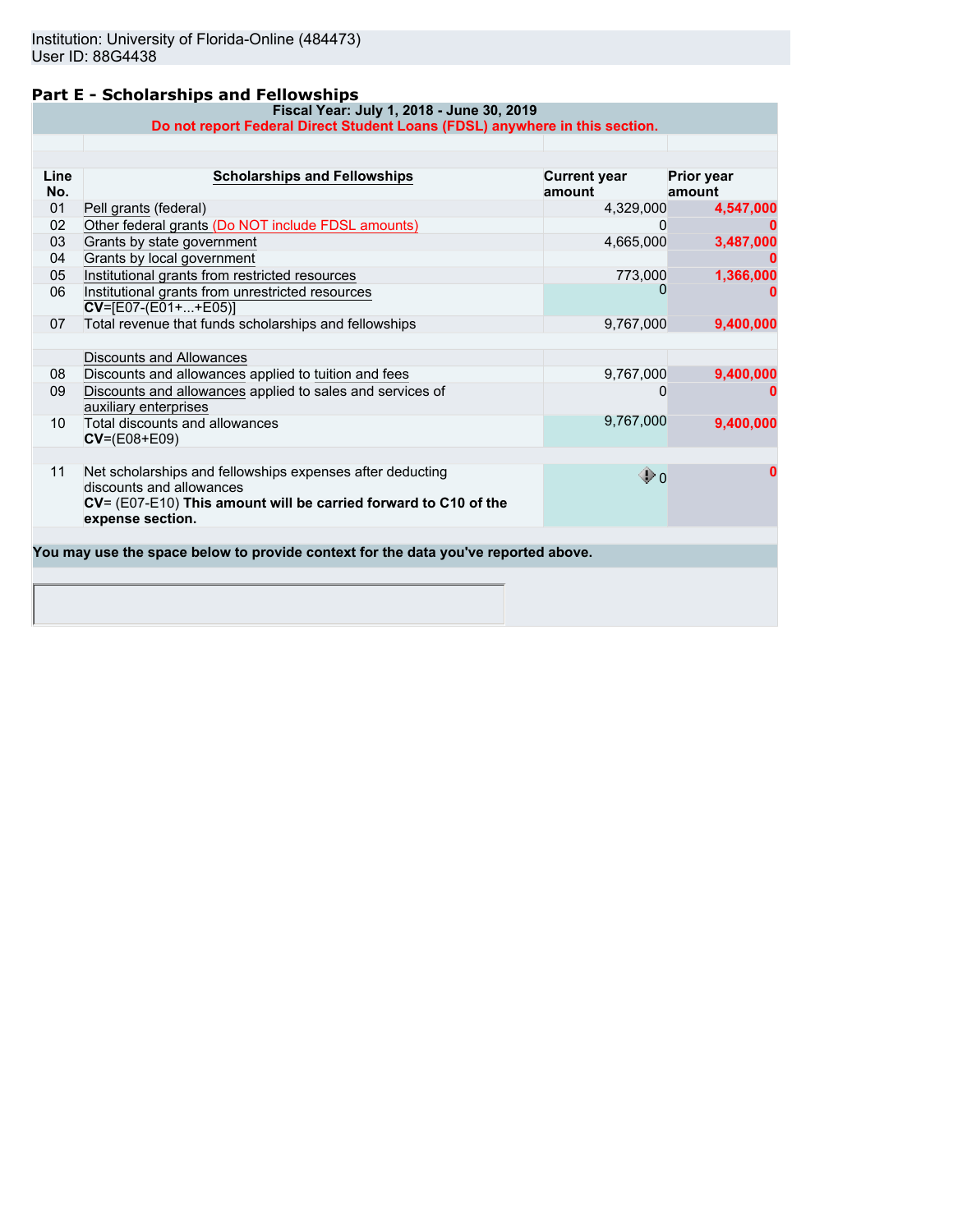#### **Part B - Revenues by Source (1)**

**Fiscal Year: July 1, 2018 - June 30, 2019**

|    | Line No. Source of Funds                                 | Current year amount Prior year amount |           |
|----|----------------------------------------------------------|---------------------------------------|-----------|
|    | <b>Operating Revenues</b>                                |                                       |           |
|    |                                                          |                                       |           |
| 01 | Tuition and fees, after deducting discounts & allowances | 91,731,000                            | 1,074,000 |
|    | Grants and contracts - operating                         |                                       |           |
| 02 | Federal operating grants and contracts                   | 0                                     |           |
| 03 | State operating grants and contracts                     | 0                                     |           |
| 04 | Local government/private operating grants and contracts  | 773,000                               | 1,366,000 |
|    | 04a Local government operating grants and contracts      |                                       |           |
|    | 04b Private operating grants and contracts               | 773,000                               | 1,366,000 |
| 05 | Sales and services of auxiliary enterprises,             |                                       |           |
|    | after deducting discounts and allowances                 |                                       |           |
| 06 | Sales and services of hospitals,                         |                                       |           |
|    | after deducting patient contractual allowances           |                                       |           |
| 26 | Sales and services of educational activities             |                                       |           |
| 07 | Independent operations                                   |                                       |           |
| 08 | Other sources - operating                                | 0                                     |           |
|    | $CV=[B09-(B01+ +B07)]$                                   |                                       |           |
| 09 | Total operating revenues                                 | 2,504,000                             | 2.440.000 |
|    |                                                          |                                       |           |
|    |                                                          |                                       |           |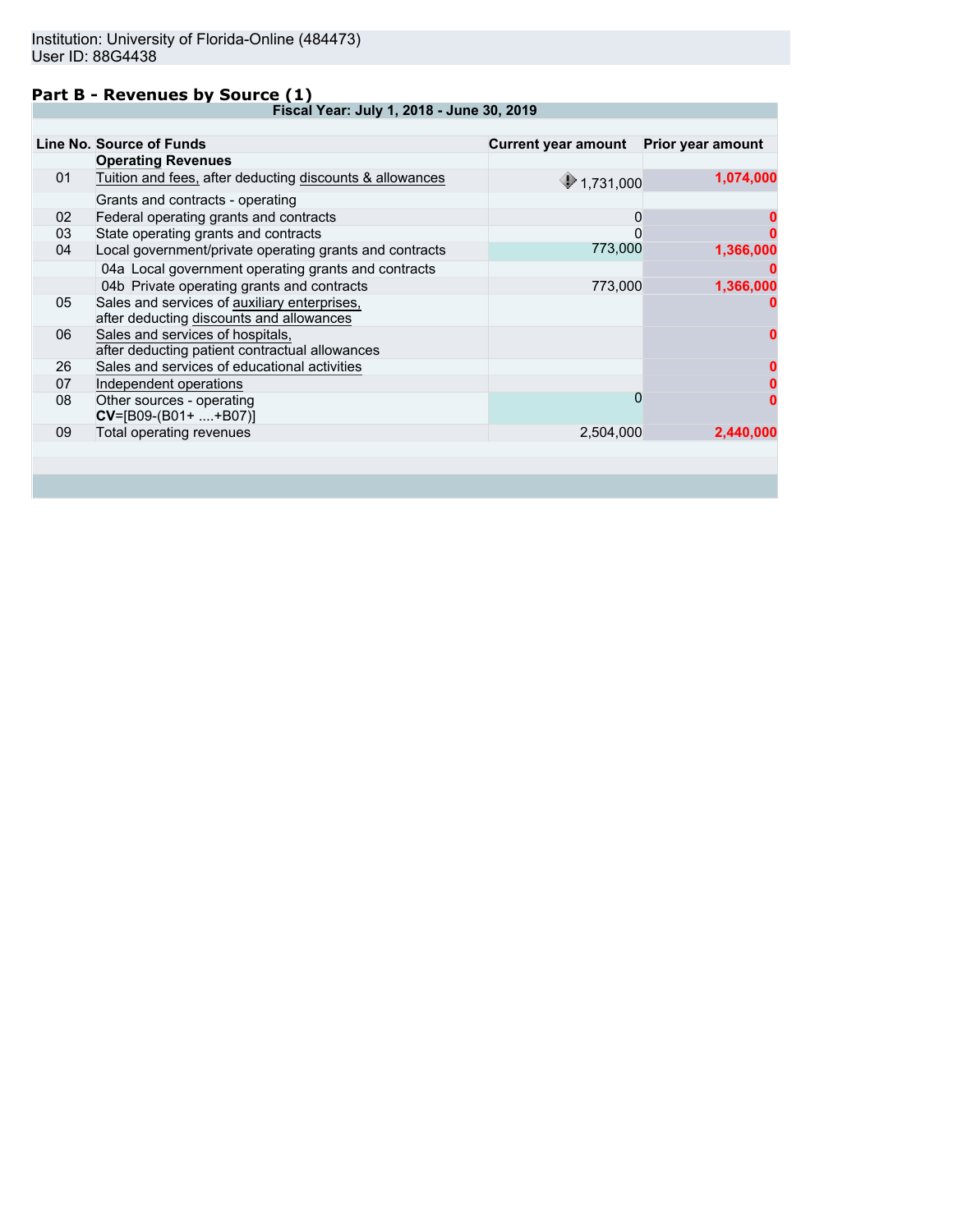### **Part B - Revenues by Source (2)**

**Fiscal Year: July 1, 2018 - June 30, 2019**

| Line<br>No. | <b>Source of funds</b>                                                     | <b>Current year</b><br>amount | <b>Prior year</b><br>amount |
|-------------|----------------------------------------------------------------------------|-------------------------------|-----------------------------|
|             | <b>Nonoperating Revenues</b>                                               |                               |                             |
| 10          | Federal appropriations                                                     | 0                             | 0                           |
| 11          | State appropriations                                                       | 5,142,000                     | 5,068,000                   |
| 12          | Local appropriations, education district taxes, and similar support        | 0                             |                             |
|             | Grants-nonoperating                                                        |                               |                             |
| 13          | Federal nonoperating grants Do NOT include Federal Direct Student<br>Loans | 4,329,000                     | 4,547,000                   |
| 14          | State nonoperating grants                                                  | 4,665,000                     | 3,487,000                   |
| 15          | Local government nonoperating grants                                       |                               |                             |
| 16          | Gifts, including contributions from affiliated organizations               | 0                             |                             |
| 17          | Investment income                                                          | 0                             |                             |
| 18          | Other nonoperating revenues<br>$CV=[B19-(B10++B17)]$                       | 0                             | 0                           |
| 19          | Total nonoperating revenues                                                | 14,136,000                    | 13,102,000                  |
| 27          | Total operating and nonoperating revenues<br>CV=[B19+B09]                  | 16,640,000                    | 15,542,000                  |
| 28          | 12-month Student FTE from E12                                              | 2,771                         | 2,352                       |
| 29          | Total operating and nonoperating revenues per student FTE<br>CV=[B27/B28]  | 6,005                         | 6,608                       |
|             |                                                                            |                               |                             |
|             |                                                                            |                               |                             |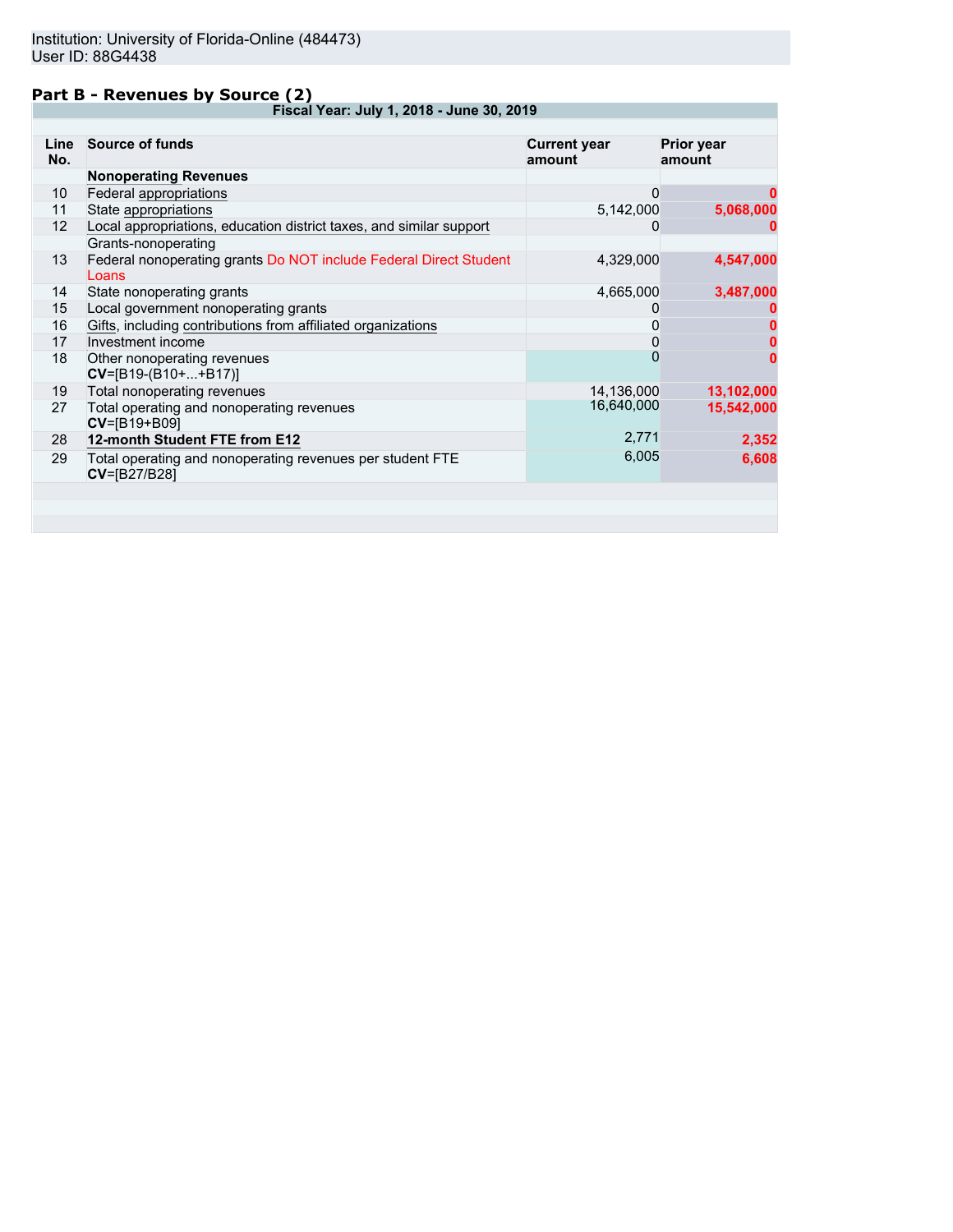#### **Part B - Revenues by Source (3)**

**Fiscal Year: July 1, 2018 - June 30, 2019**

|                                                                                                                                                                                                                                     | Line No. Source of funds                                                                                        | <b>Current year amount</b> | Prior year amount |
|-------------------------------------------------------------------------------------------------------------------------------------------------------------------------------------------------------------------------------------|-----------------------------------------------------------------------------------------------------------------|----------------------------|-------------------|
|                                                                                                                                                                                                                                     | <b>Other Revenues and Additions</b>                                                                             |                            |                   |
| 20                                                                                                                                                                                                                                  | Capital appropriations                                                                                          |                            |                   |
| 21                                                                                                                                                                                                                                  | Capital grants and gifts                                                                                        |                            |                   |
| 22                                                                                                                                                                                                                                  | Additions to permanent endowments                                                                               |                            |                   |
| 23                                                                                                                                                                                                                                  | Other revenues and additions<br>$CV=[B24-(B20++B22)]$                                                           |                            |                   |
| 24                                                                                                                                                                                                                                  | Total other revenues and additions<br>$CV = [B25-(B9+B19)]$                                                     |                            |                   |
|                                                                                                                                                                                                                                     |                                                                                                                 |                            |                   |
| 25                                                                                                                                                                                                                                  | Total all revenues and other additions                                                                          | 16,640,000                 | 15,542,000        |
|                                                                                                                                                                                                                                     |                                                                                                                 |                            |                   |
| <b>Notes</b> the contract of the contract of the contract of the contract of the contract of the contract of the contract of the contract of the contract of the contract of the contract of the contract of the contract of the co | and the company of the first state of the company of the state of the company of the company of the first state |                            |                   |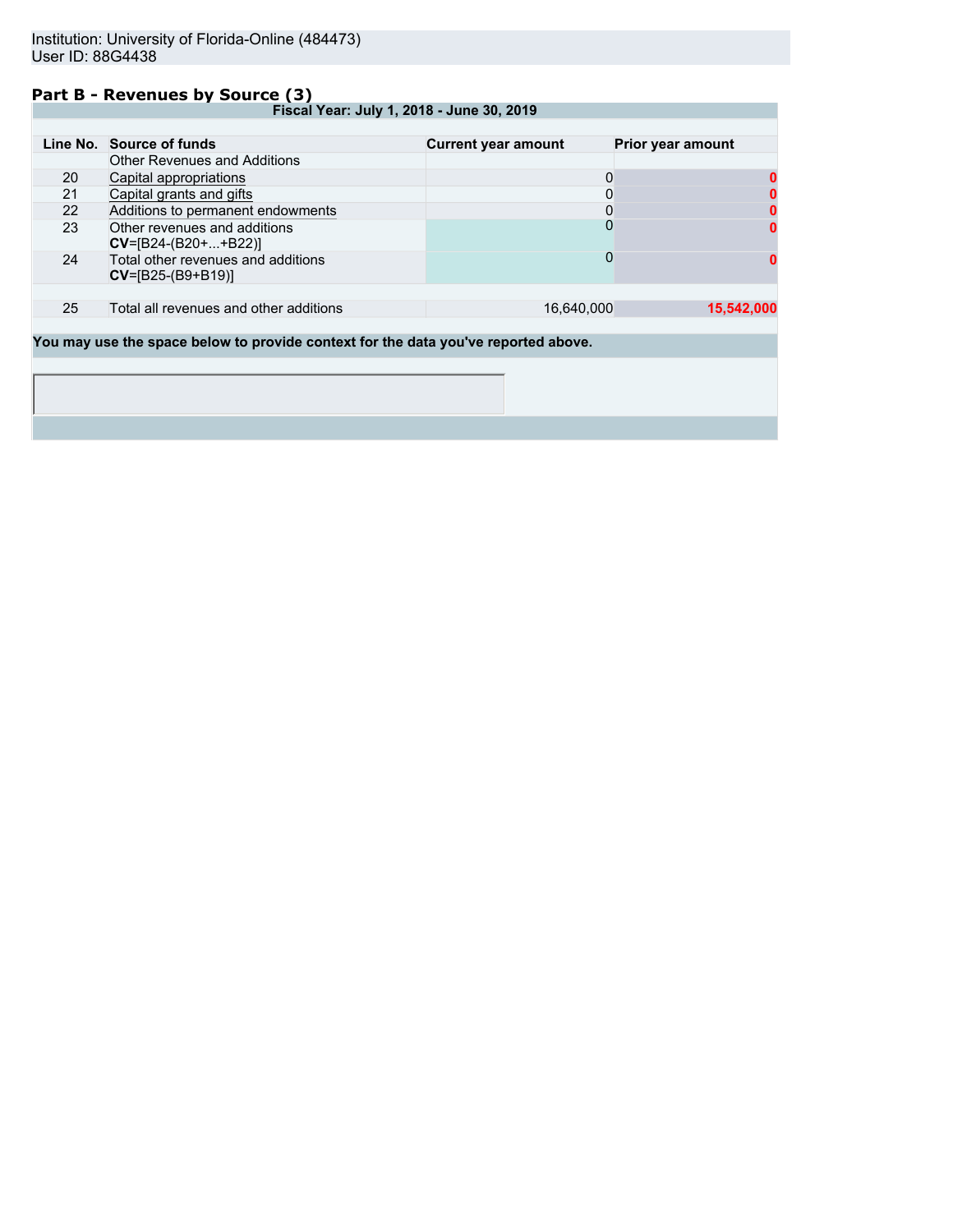# **Part C-1 - Expenses by Functional Classification**

| Fiscal Year: July 1, 2018 - June 30, 2019<br>Report Total Operating AND Nonoperating Expenses in this section |                                                                                                     |                     |                                          |                    |                                                |  |
|---------------------------------------------------------------------------------------------------------------|-----------------------------------------------------------------------------------------------------|---------------------|------------------------------------------|--------------------|------------------------------------------------|--|
|                                                                                                               | Line No. Expense: Functional Classifications                                                        | <b>Total amount</b> | <b>Prior Year</b><br><b>Total Amount</b> | Salaries and wages | <b>Prior Year</b><br><b>Salaries and wages</b> |  |
|                                                                                                               |                                                                                                     | (1)                 |                                          | (2)                |                                                |  |
| 01                                                                                                            | Instruction                                                                                         | 9,821,000           | 9,463,000                                | 6,128,000          | 4,954,000                                      |  |
| 02                                                                                                            | Research                                                                                            |                     |                                          |                    |                                                |  |
| 03                                                                                                            | Public service                                                                                      |                     |                                          |                    |                                                |  |
| 05                                                                                                            | Academic support                                                                                    | 2.771.000           | 1,543,000                                | 773,000            | 820,000                                        |  |
| 06                                                                                                            | Student services                                                                                    | 808,000             | 1,027,000                                | 578,000            | 556,000                                        |  |
| 07                                                                                                            | Institutional support                                                                               | 1.100.000           | 1,270,000                                |                    |                                                |  |
| 10                                                                                                            | Scholarships and fellowships expenses,<br>net of discounts and allowances<br>(from Part E, line 11) |                     |                                          |                    |                                                |  |
| 11                                                                                                            | <b>Auxiliary enterprises</b>                                                                        | 832,000             | 435.000                                  |                    |                                                |  |
| 12                                                                                                            | <b>Hospital services</b>                                                                            |                     |                                          |                    |                                                |  |
| 13                                                                                                            | Independent operations                                                                              |                     |                                          |                    |                                                |  |
| 14                                                                                                            | Other Functional Expenses and deductions<br>$CV=[C19-(C01++C13)]$                                   | 8,000               | 5,000                                    |                    |                                                |  |
| 19                                                                                                            | <b>Total expenses and deductions</b>                                                                | 15.340.000          | 13,743,000                               | 7.479.000          | 6.330.000                                      |  |
|                                                                                                               |                                                                                                     |                     |                                          |                    |                                                |  |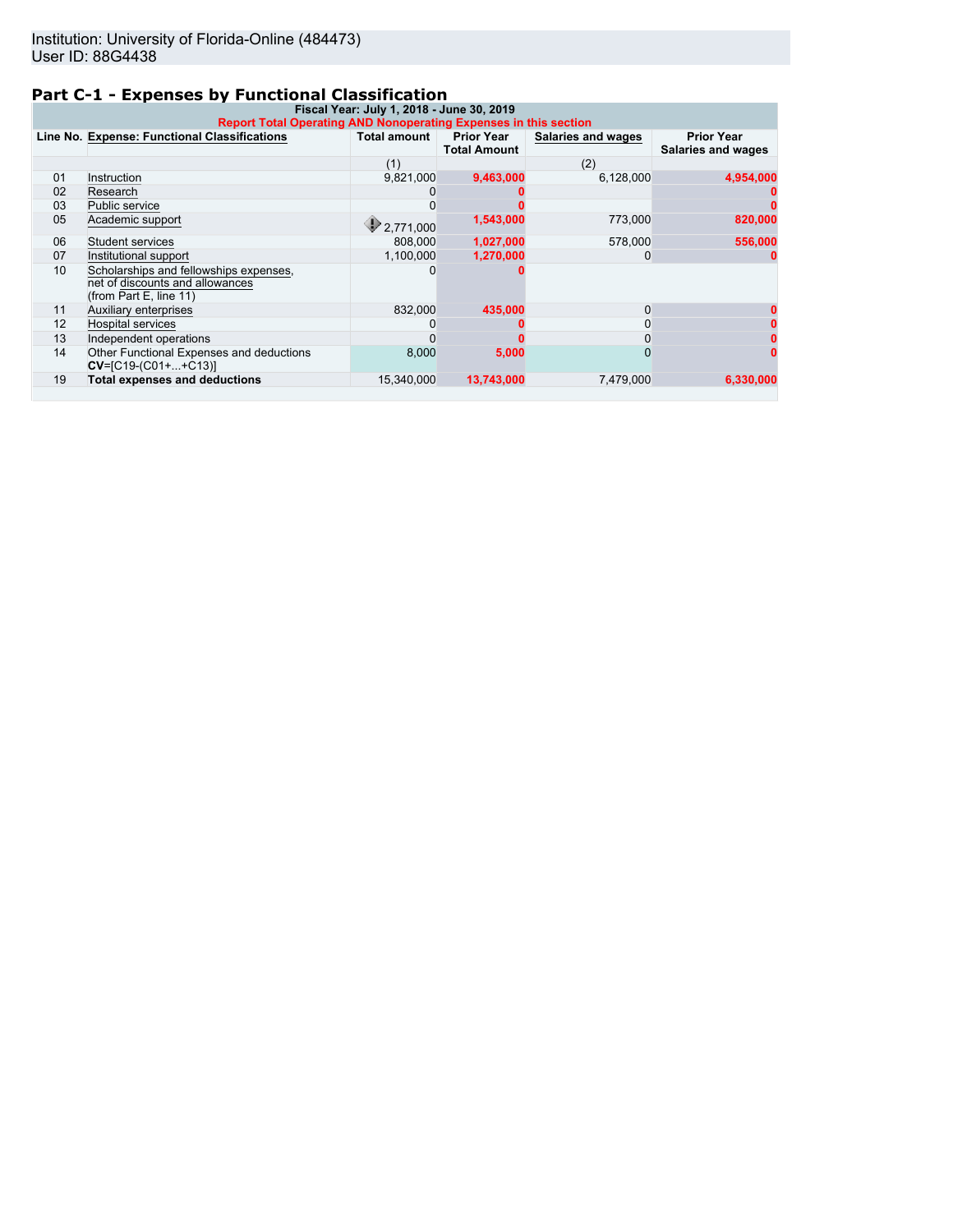### **Part C-2 - Expenses by Natural Classification**

**Fiscal Year: July 1, 2018 - June 30, 2019**

|          | Line No. Expense: Natural Classifications                                  | <b>Total Amount</b> | Prior year amount |
|----------|----------------------------------------------------------------------------|---------------------|-------------------|
|          |                                                                            |                     |                   |
| $19-2$   | Salaries and Wages (from Part C-1, Column 2 line 19)                       | 7,479,000           | 6,330,000         |
| $19-3$   | <b>Benefits</b>                                                            | 1,757,000           | 1,421,000         |
| $19-4$   | Operation and Maintenance of Plant (as a natural expense)                  | $\mathbf{\Phi}$ o   | 0                 |
| $19-5$   | Depreciation                                                               | 0                   | 0                 |
| $19-6$   | Interest                                                                   | 0                   | 0                 |
| $19 - 7$ | Other Natural Expenses and Deductions<br>$CV=[C19-1 - (C19-2 +  + C19-6)]$ | 6.104.000           | 5,992,000         |
| $19-1$   | <b>Total Expenses and Deductions</b><br>(from Part C-1, Line 19)           | 15,340,000          | 13,743,000        |
| $20-1$   | 12-month Student FTE (from E12 survey)                                     | 2,771               | 2,352             |
| $21 - 1$ | Total expenses and deductions per student FTE<br>CV=[C19-1/C20-1]          | $\bigcirc$ 5,536    | 5,843             |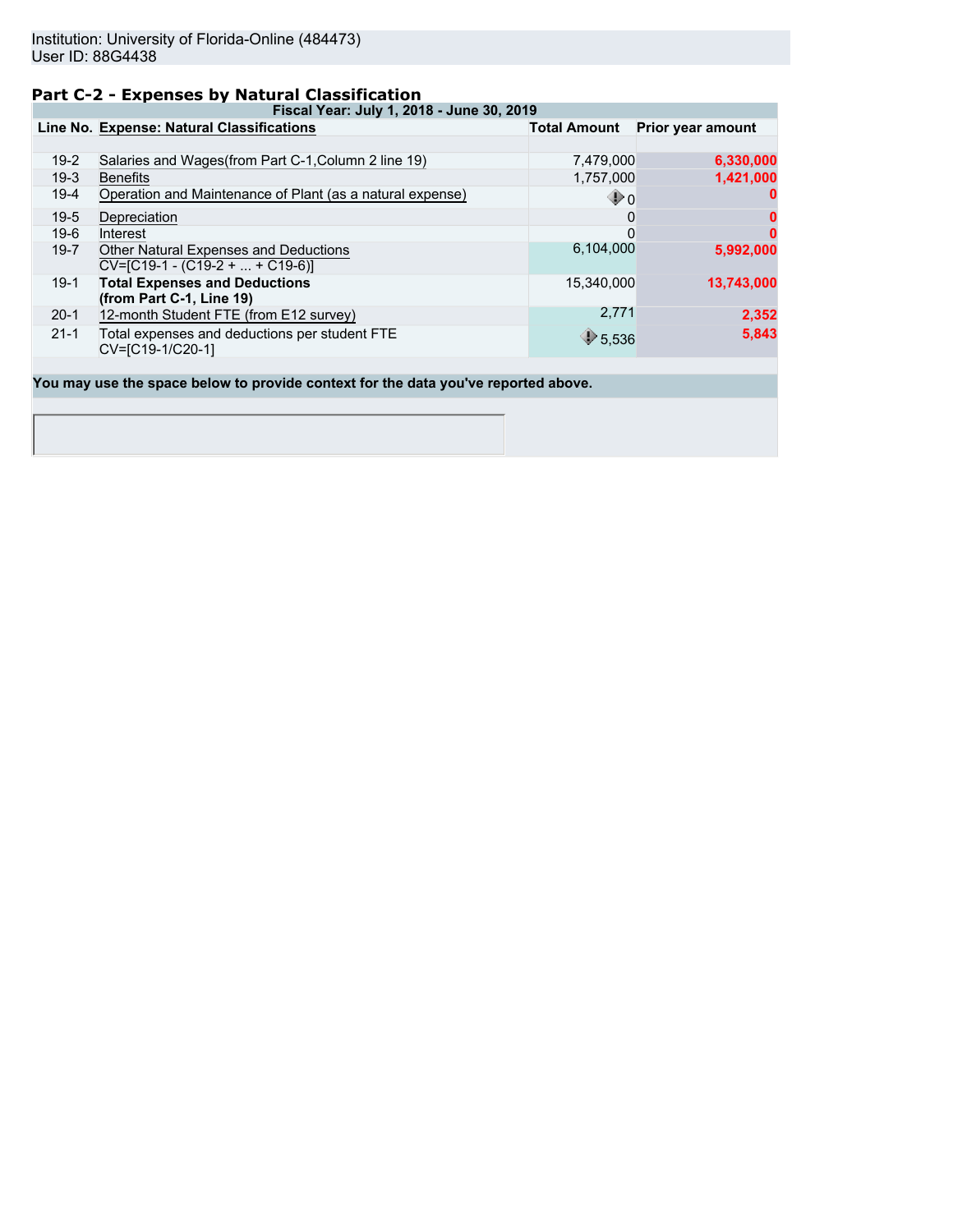#### **Fiscal Year: July 1, 2018 - June 30, 2019** Source and type Amount Total for all funds and operations (includes endowment funds, but excludes component units) Education and general/independent operations Auxiliary enterprises Hospitals **Agriculture** extension/experiment services (1)  $(2)$   $(3)$   $(4)$   $(5)$ <br>11,498,000 01 Tuition and fees 11,498,000<br>02 Sales and services 0 02 Sales and services 0<br>03 Federal 0 0 03Federal grants/contracts (excludes Pell Grants) 0 and 0 and 0 and 0 and 0 and 0 and 0 and 0 and 0 and 0 and 0 and 0 and 0 and 0 and 0 and 0 and 0 and 0 and 0 Revenue from the state government:<br>State appropriations. 5,142,000 04State appropriations, current & capital 5,142,000 5,142,000 05State grants and contracts 0 Revenue from local governments: 06Local appropriation, current & capital 0 and 0 and 0 and 0 and 0 and 0 and 0 and 0 and 0 and 0 and 0 and 0 and 0 and 0 and 0 and 0 and 0 and 0 and 0 07Local government grants/contracts 0 and 20 and 20 and 20 and 20 and 20 and 20 and 20 and 20 and 20 and 20 and 20 and 20 and 20 and 20 and 20 and 08Receipts from property and non-property taxes 09Gifts and private grants, NOT including capital grants 773,000 10 Interest earnings 11Dividend earnings 12Realized capital gains **You may use the space below to provide context for the data you've reported above.**

#### **Part J - Revenue Data for the Census Bureau**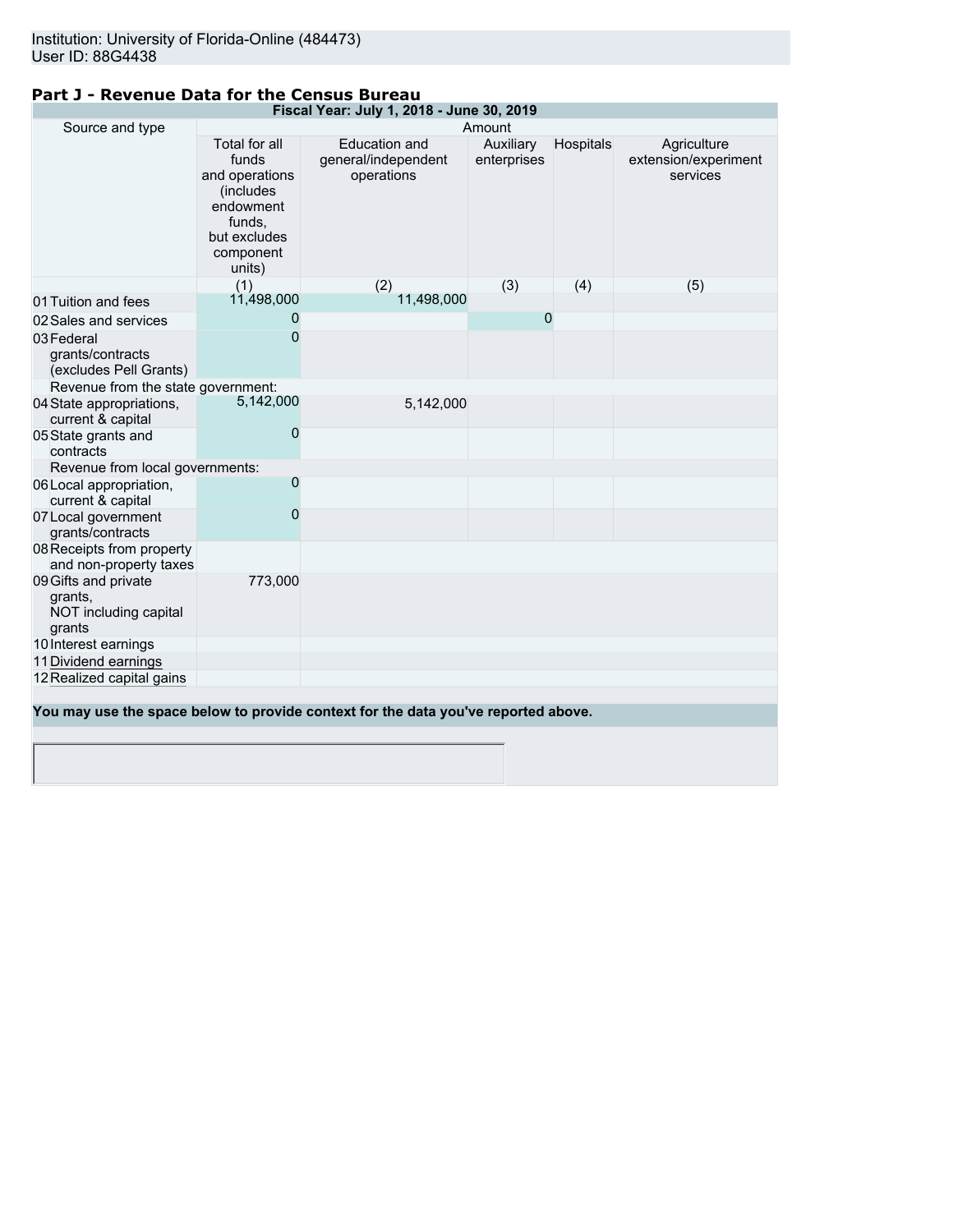# **Part K - Expenditure Data for the Census Bureau**

|                                                                                    | Fiscal Year: July 1, 2018 - June 30, 2019                                                               |                                                        |                          |                  |                                                     |
|------------------------------------------------------------------------------------|---------------------------------------------------------------------------------------------------------|--------------------------------------------------------|--------------------------|------------------|-----------------------------------------------------|
| Category                                                                           | Total for all funds and<br>operations (includes<br>endowment funds,<br>but excludes component<br>units) | Education and<br>general/<br>independent<br>operations | Auxiliary<br>enterprises | <b>Hospitals</b> | Agriculture<br>extension/<br>experiment<br>services |
|                                                                                    | (1)                                                                                                     | (2)                                                    | (3)                      | (4)              | (5)                                                 |
| 02 Employee benefits, total                                                        | 1,756,000                                                                                               | 1,724,000                                              |                          |                  | 32,000                                              |
| 03 Payment to state retirement funds<br>(may be included in line 02 above)         | 324,000                                                                                                 | 313,000                                                |                          |                  | 11,000                                              |
| 04 Current expenditures including<br>salaries                                      | 15,008,000                                                                                              | 13,756,000                                             | 832,000                  |                  | 420,000                                             |
| <b>Capital outlays</b>                                                             |                                                                                                         |                                                        |                          |                  |                                                     |
| 05 Construction                                                                    | 0                                                                                                       |                                                        |                          |                  |                                                     |
| 06 Equipment purchases                                                             | 8,000                                                                                                   | 8,000                                                  |                          |                  |                                                     |
| 07 Land purchases                                                                  | 0                                                                                                       |                                                        |                          |                  |                                                     |
| 08 Interest on debt outstanding, all<br>funds and activities                       |                                                                                                         |                                                        |                          |                  |                                                     |
|                                                                                    |                                                                                                         |                                                        |                          |                  |                                                     |
| You may use the space below to provide context for the data you've reported above. |                                                                                                         |                                                        |                          |                  |                                                     |
|                                                                                    |                                                                                                         |                                                        |                          |                  |                                                     |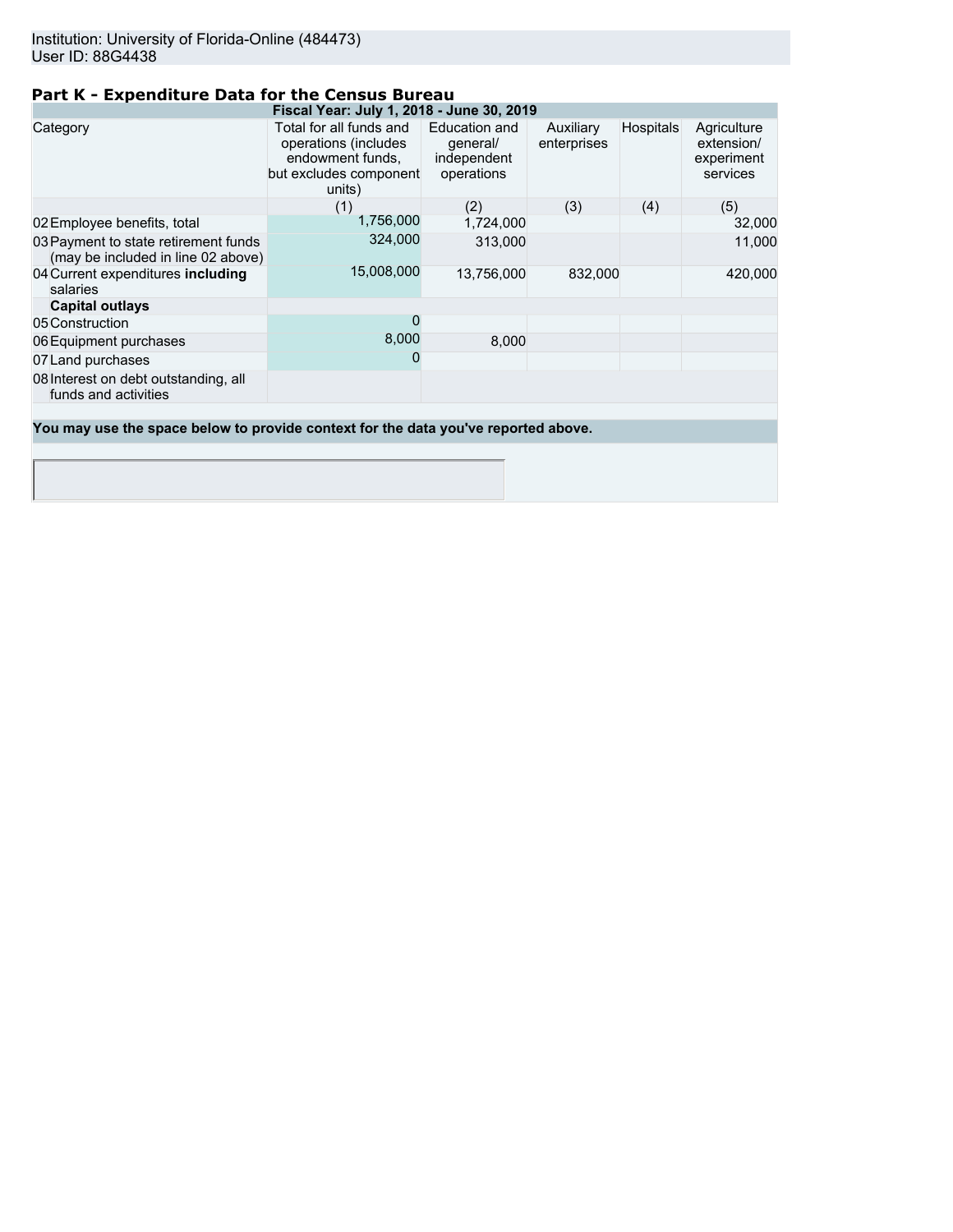# **Part L - Debt and Assets for Census Bureau, page 1**

|             | Fiscal Year: July 1, 2018 - June 30, 2019                                          |   |  |  |
|-------------|------------------------------------------------------------------------------------|---|--|--|
| <b>Debt</b> |                                                                                    |   |  |  |
|             | Category                                                                           |   |  |  |
|             | 01 Long-term debt outstanding at beginning of fiscal year                          | 0 |  |  |
|             | 02 Long-term debt issued during fiscal year                                        | 0 |  |  |
|             | 03 Long-term debt retired during fiscal year                                       | 0 |  |  |
|             | 04 Long-term debt outstanding at end of fiscal year                                | 0 |  |  |
|             | 05 Short-term debt outstanding at beginning of fiscal year                         | 0 |  |  |
|             | 06 Short-term debt outstanding at end of fiscal year                               | 0 |  |  |
|             |                                                                                    |   |  |  |
|             | You may use the space below to provide context for the data you've reported above. |   |  |  |
|             |                                                                                    |   |  |  |
|             |                                                                                    |   |  |  |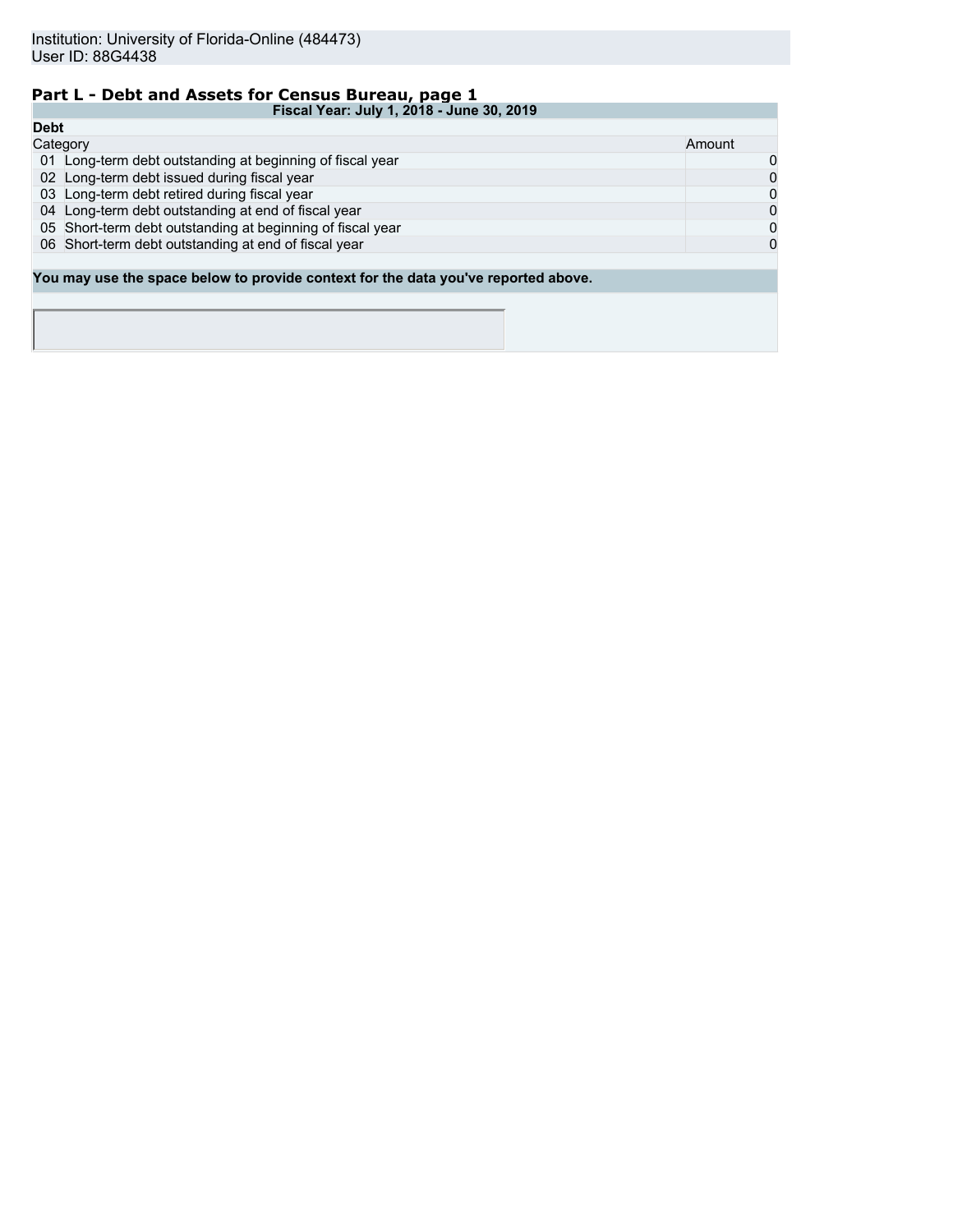# **Part L - Debt and Assets for Census Bureau, page 2**

| Fiscal Year: July 1, 2018 - June 30, 2019                                                     |           |
|-----------------------------------------------------------------------------------------------|-----------|
| <b>Assets</b>                                                                                 |           |
| Category                                                                                      | Amount    |
| 07 Total cash and security assets held at end of fiscal year in sinking or debt service funds | 0         |
| 08 Total cash and security assets held at end of fiscal year in bond funds                    | $\Omega$  |
| 09 Total cash and security assets held at end of fiscal year in all other funds               | 9,579,000 |
|                                                                                               |           |
| You may use the space below to provide context for the data you've reported above.            |           |
|                                                                                               |           |
|                                                                                               |           |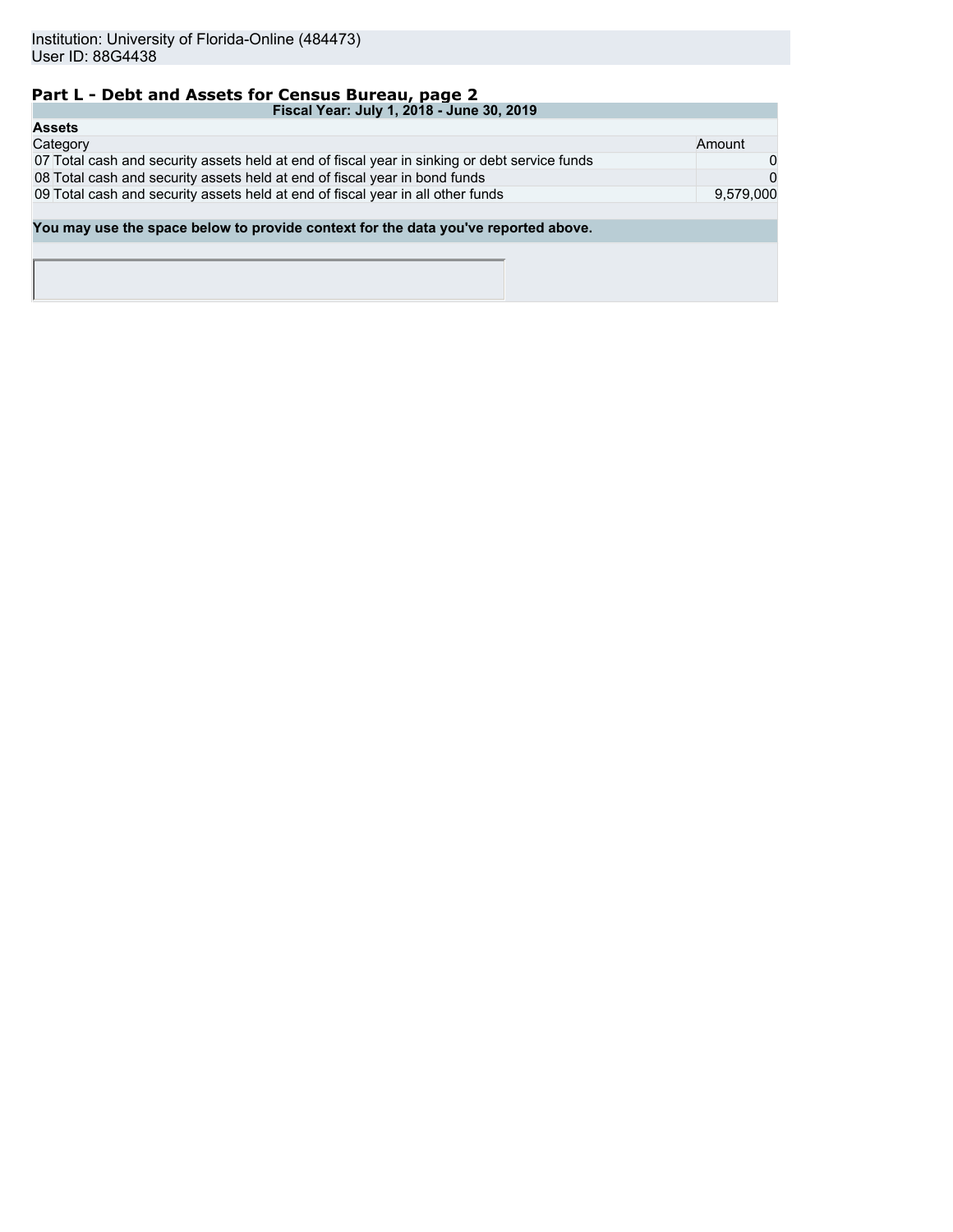#### **Prepared by**

The name of the preparer is being collected so that we can follow up with the appropriate person in the event that there are questions concerning the data. The Keyholder will be copied on all email correspondence to other preparers. The time it took to prepare this component is being collected so that we can continue to improve our estimate of the reporting burden associated with IPEDS. Please include in your estimate the time it took for you to review instructions, query and search data sources, complete and review the component, and submit the data through the Data Collection System. Thank you for your assistance.

| This survey component was prepared by:                                                                       |                                         |  |                                                            |                      |       |                                            |
|--------------------------------------------------------------------------------------------------------------|-----------------------------------------|--|------------------------------------------------------------|----------------------|-------|--------------------------------------------|
|                                                                                                              | Keyholder                               |  | <b>SFA Contact</b>                                         |                      |       | <b>HR Contact</b>                          |
|                                                                                                              | Finance Contact                         |  | Academic Library Contact                                   |                      |       | Other                                      |
|                                                                                                              | Name: Jeff Conklin                      |  |                                                            |                      |       |                                            |
|                                                                                                              | Email: glassair@ufl.edu                 |  |                                                            |                      |       |                                            |
|                                                                                                              |                                         |  |                                                            |                      |       |                                            |
| How many staff from your institution only were involved in the data collection and reporting process of this |                                         |  |                                                            |                      |       |                                            |
| survey component?                                                                                            |                                         |  |                                                            |                      |       |                                            |
| 2.00 Number of Staff (including yourself)                                                                    |                                         |  |                                                            |                      |       |                                            |
|                                                                                                              |                                         |  |                                                            |                      |       |                                            |
| How many hours did you and others from your institution only spend on each of the steps below when           |                                         |  |                                                            |                      |       |                                            |
| responding to this survey component?                                                                         |                                         |  |                                                            |                      |       |                                            |
|                                                                                                              |                                         |  |                                                            |                      |       |                                            |
| Exclude the hours spent collecting data for state and other reporting purposes.                              |                                         |  |                                                            |                      |       |                                            |
| <b>Staff member</b>                                                                                          | <b>Collecting Data</b><br><b>Needed</b> |  | <b>Revising Data to Match</b><br><b>IPEDS Requirements</b> | <b>Entering Data</b> |       | <b>Revising and</b><br><b>Locking Data</b> |
| Your office                                                                                                  | 2.00 hours                              |  | 3.00 hours                                                 | 3.00 hours           |       | 2.00 hours                                 |
| <b>Other offices</b>                                                                                         | hours                                   |  | hours                                                      |                      | hours | 2.00 hours                                 |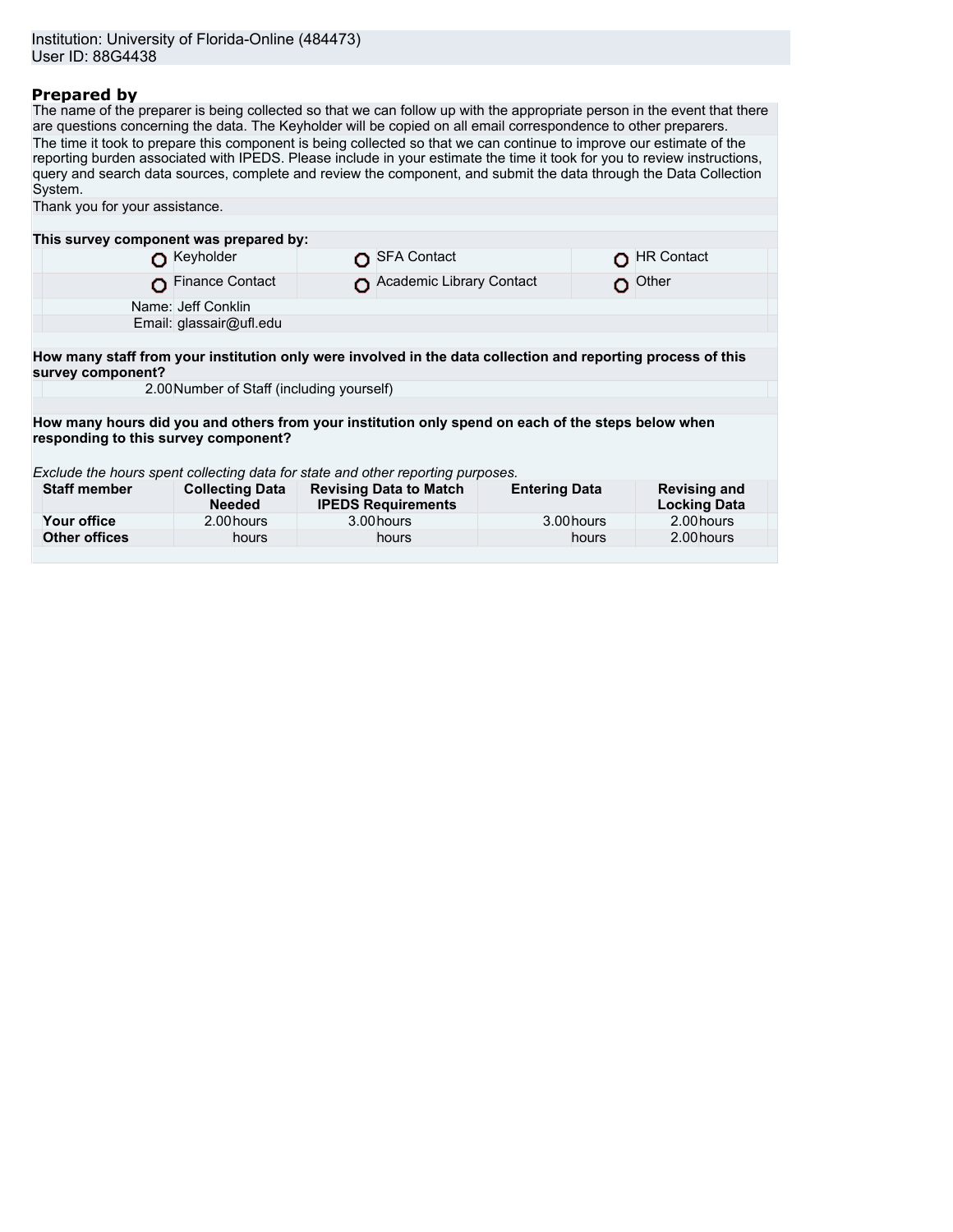#### **Summary**

### **Finance Survey Summary**

IPEDS collects important information regarding your institution. All data reported in IPEDS survey components become available in the IPEDS Data Center and appear as aggregated data in various Department of Education reports. Additionally, some of the reported data appears specifically for your institution through the College Navigator website and is included in your institution's Data Feedback Report (DFR). The purpose of this summary is to provide you an opportunity to view some of the data that, when accepted through the IPEDS quality control process, will appear on the College Navigator website and/or your DFR. College Navigator is updated approximately three months after the data collection period closes and Data Feedback Reports will be available through the [Data Center](https://nces.ed.gov/ipeds/use-the-data) and sent to your institution's CEO in November 2019.

Please review your data for accuracy. If you have questions about the data displayed below after reviewing the data reported on the survey screens, please contact the IPEDS Help Desk at: 1-877-225-2568 or ipedshelp@rti.org.

| <b>Core Revenues</b>                 |                        |                                          |                                            |  |  |
|--------------------------------------|------------------------|------------------------------------------|--------------------------------------------|--|--|
| <b>Revenue Source</b>                | <b>Reported values</b> | <b>Percent of total core</b><br>revenues | <b>Core revenues per FTE</b><br>enrollment |  |  |
| Tuition and fees                     | \$1,731,000            | 10%                                      | \$625                                      |  |  |
| State appropriations                 | \$5,142,000            | 31%                                      | \$1,856                                    |  |  |
| Local appropriations                 | \$0                    | 0%                                       | \$0                                        |  |  |
| Government grants and contracts      | \$8,994,000            | 54%                                      | \$3,246                                    |  |  |
| Private gifts, grants, and contracts | \$773,000              | 5%                                       | \$279                                      |  |  |
| Investment income                    | \$0                    | 0%                                       | \$0                                        |  |  |
| Other core revenues                  | \$0                    | 0%                                       | \$0                                        |  |  |
| Total core revenues                  | \$16,640,000           | 100%                                     | \$6,005                                    |  |  |
|                                      |                        |                                          |                                            |  |  |
| Total revenues                       | \$16,640,000           |                                          | \$6,005                                    |  |  |

Other core revenues include federal appropriations; sales and services of educational activities; other operating and nonoperating sources; and other revenues and additions (e.g., capital appropriations, capital grants and gifts, etc.). Core revenues exclude revenues from auxiliary enterprises (e.g., bookstores, dormitories), hospitals, and independent operations. For institutions reporting in Full parent/child relationships, core revenues per FTE enrollment amounts will not be allocated to child institutions.

| <b>Core Expenses</b>    |                        |                                          |                                            |  |  |
|-------------------------|------------------------|------------------------------------------|--------------------------------------------|--|--|
| <b>Expense function</b> | <b>Reported values</b> | <b>Percent of total core</b><br>expenses | <b>Core expenses per FTE</b><br>enrollment |  |  |
| Instruction             | \$9,821,000            | 68%                                      | \$3,544                                    |  |  |
| Research                | \$0                    | 0%                                       | \$0                                        |  |  |
| Public service          | \$0                    | 0%                                       | \$0                                        |  |  |
| Academic support        | \$2,771,000            | 19%                                      | \$1,000                                    |  |  |
| Institutional support   | \$1,100,000            | 8%                                       | \$397                                      |  |  |
| Student services        | \$808,000              | 6%                                       | \$292                                      |  |  |
| Other core expenses     | \$8,000                | 0%                                       | \$3                                        |  |  |
| Total core expenses     | \$14,508,000           | 100%                                     | \$5,236                                    |  |  |
|                         |                        |                                          |                                            |  |  |
| Total expenses          | \$15,340,000           |                                          | \$5,536                                    |  |  |

Other core expenses include scholarships and fellowships, net of discounts and allowances, and other expenses. Core expenses exclude expenses from auxiliary enterprises (e.g., bookstores, dormitories), hospitals, and independent operations. For institutions reporting in Full parent/child relationships, core expenses per FTE enrollment amounts will not be allocated to child institutions.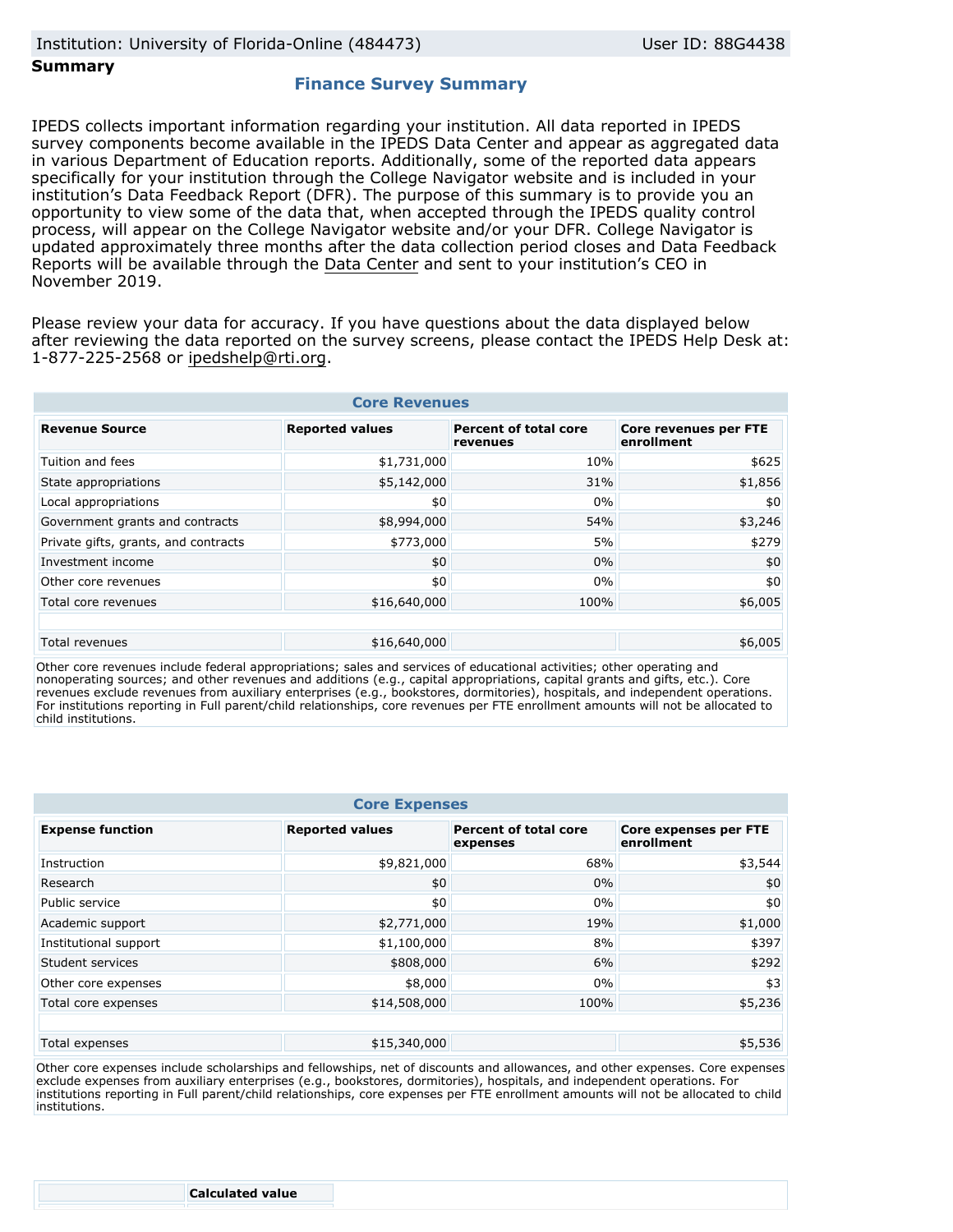| <b>FTE</b> enrollment |                                                                                                   |
|-----------------------|---------------------------------------------------------------------------------------------------|
|                       | The full-time equivalent (ETE) enrollment used in this report is the sum of the institution's ETE |

The full-time equivalent (FTE) enrollment used in this report is the sum of the institution's FTE undergraduate enrollment and FTE graduate enrollment (as calculated from or reported on the 12-month Enrollment component). FTE is estimated using 12 month instructional activity (credit and/or clock hours). All doctor's degree students are reported as graduate students.